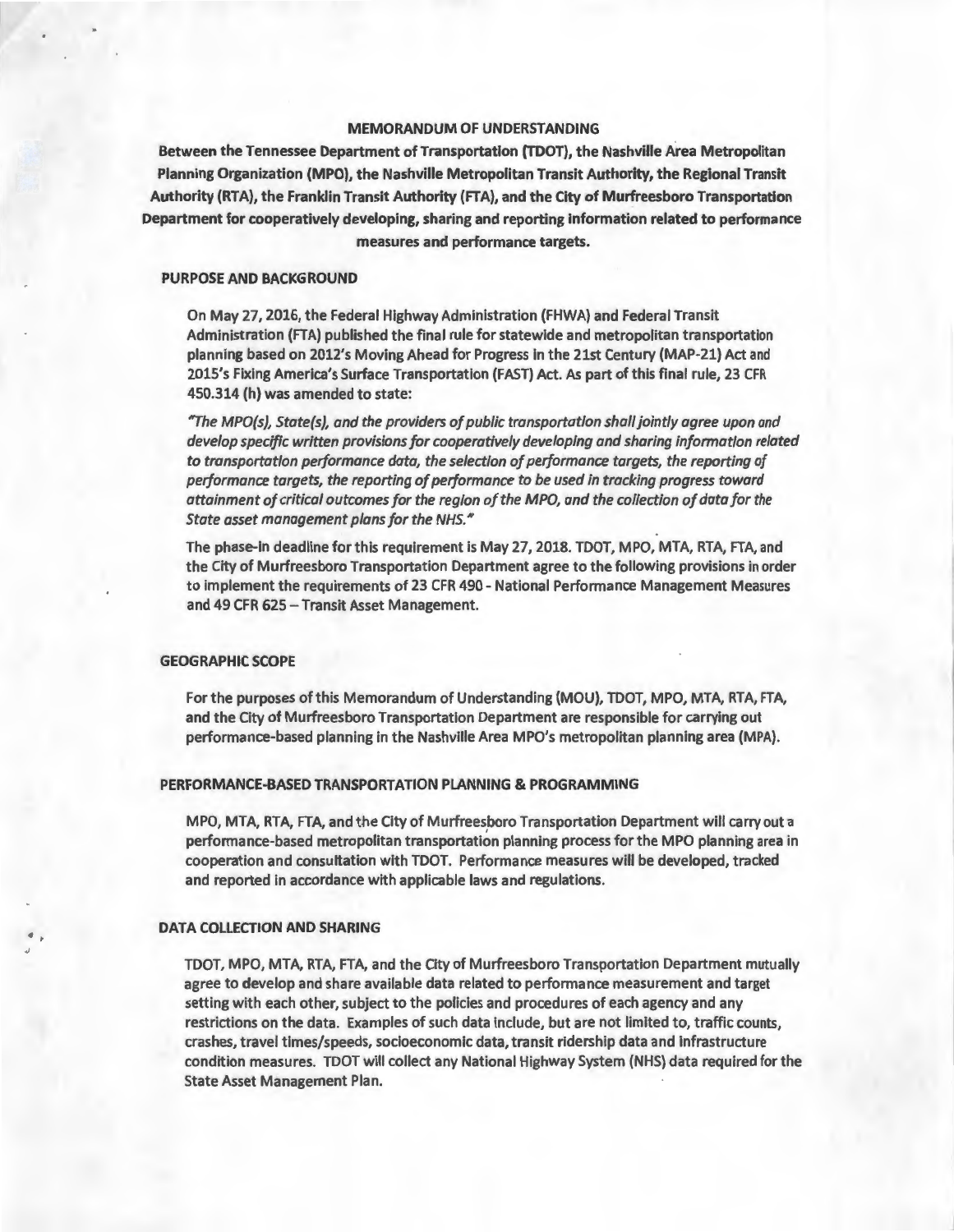## DEVELOPMENT OF PERFORMANCE TARGETS

TDOT will develop and select draft statewide performance targets in coordination with the Metropolitan Planning Organizations (MPOs) across the state. Coordination may include in-person meetings, webinars, conference calls, and/or email communication. TDOT will provide the MPOs an estimated timeline for each measure detailing the schedule of activities, decision milestones in the target setting process, and the methodology for when and how TDOT will obtain MPO input. MPO comments will be documented and shared with the Department's Oversight Committee and Executive Leadership as part of the target selection process.

If an MPO chooses to adopt its own target for any measure, the MPO will develop draft MPO performance targets in coordination with TOOT. Coordination methods will follow the general timeline of activities, decision milestones in the target setting process and methodology for obtaining TDOT review and approval as stated above. TDOT will be provided an opportunity to provide comments on draft MPO performance targets and the methodology used to develop them at least 30 calendar days prior to final adoption.

In support of a performance-based approach to the metropolitan transportation planning and programming process, MTA, RTA, FTA, and the City of Murfreesboro Transportation Department will develop targets for transit performance measures in accordance with 49 CFR 625 - Transit Asset Management, and will share information and coordinate with the MPO regarding transit system condition, development methodology for targets, and investment priorities and strategies. MTA and RTA will share targets annually with the TPO. The MPO shall select performance targets for its metropolitan planning area in coordination, to the maximum extent practical, with MTA and RTA.

#### REPORTING OF TARGETS

TDOT performance targets will be reported to FHWA and FTA, in accordance with Federal rule requirements. The MPOs will be notified when TDOT has reported final statewide targets. MPO performance targets will be reported to TOOT.

For each target, the MPO will provide formal documentation, in the form of a policy board resolution, as to whether the MPO is agreeing to support TDOT's or the provider(s) of public transportation's performance target or setting a quantifiable target for that performance measure for the MPO's planning area. This documentation will be provided to TOOT no later than 180 days after the date TOOT or the provider(s) of public transportation establish performance targets, or the date specified by Federal code. TOOT will be responsible for sending the MPO's documentation to FHWA/FTA within ten (10) business days of the date(s) the MPO's targets are due.

# STATEWIDE TRANSPORTATION PLAN, STATEWIDE TRANSPORTATION IMPROVEMENT PROGRAM (STIP), METROPOLITAN TRANSPORTATION PLANS (MTPs) AND TRANSPORTATION IMPROVEMENT PROGRAMS (TIPs)

TDOT will include information outlined in 23 CFR 450.216 (f) in any statewide transportation plan amended or adopted after May 27, 2018, and information outlined in 23 CFR 450.218 (q) in any statewide transportation improvement program amended or adopted after May 27, 2018.

MPOs will include information outlined in 23 CFR 450.324 (g) (3-4) in any metropolitan transportation plan amended or adopted after May 27, 2018, and information outlined in 23 CFR 450.326 (d) in any transportation improvement program amended or adopted after May 27, 2018. Reporting of targets and performance by the DOT and MPOs shall conform to 23 CFR 490.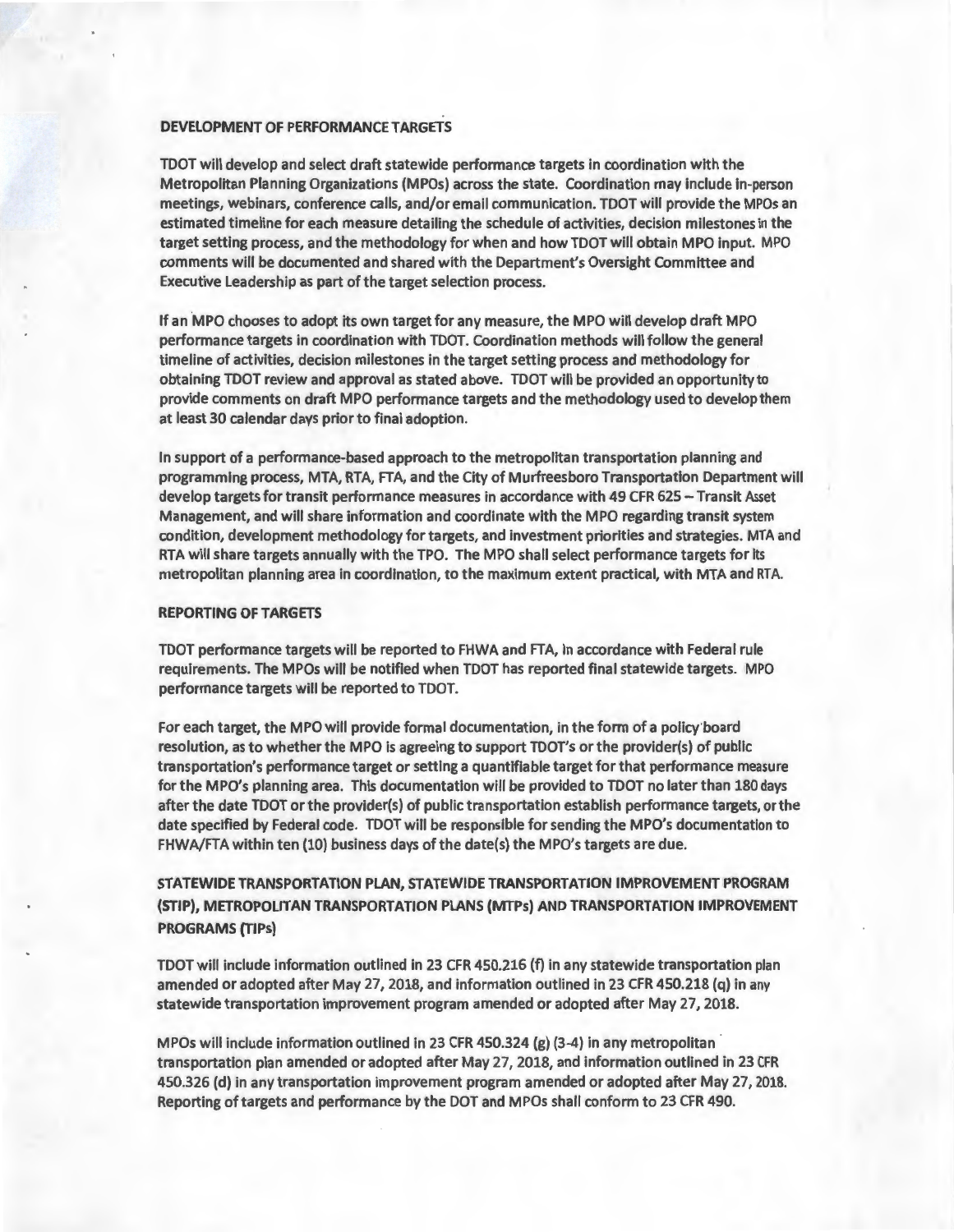# **EFFECTIVE DATE**

The effective date of this MOU is the date is the date by which all parties below have signed the MOU.

IN WITNESS THEREOF,

| NASHVILLE AREA MPO:                         |               |
|---------------------------------------------|---------------|
|                                             | $5 - 16 - 18$ |
| <b>SIGNATURE</b>                            | <b>DATE</b>   |
| DRINTED NAME AND TITLE OF SIGNATORY (above) |               |

NASHVILLE METROPOLITAN TRANSIT AUTHROITY:

Lard

 $4 - 26 - 2018$  $CEO$ 

(above) **TITLE OF SIGNATORY** 

REGIONAL TRANSPORTATION AUTHORITY OF MIDDLE TENNESSEE:

Oltare  $\frac{9-26-2018}{0000}$ SIGNATURE

 $G.130$ PRINTED NAME AND TITLE OF SIGNATORY (above)

**FRANKLIN TRANSIT AUTHORITI** Tomm CHAIRMAN 4/30/2018

**SIGNATURE** 

DATE

Date 0. Chairman  $\underline{\mathcal{P}^{c}}$  of  $\underline{\mathcal{P}^{c}}$ ,  $\underline{\mathcal{P}^{c}}$ ,  $\underline{\mathcal{P}^{c}}$ ,  $\underline{\mathcal{P}^{c}}$ ,  $\underline{\mathcal{P}^{c}}$ ,  $\underline{\mathcal{P}^{c}}$ ,  $\underline{\mathcal{P}^{c}}$ ,  $\underline{\mathcal{P}^{c}}$ ,  $\underline{\mathcal{P}^{c}}$ ,  $\underline{\mathcal{P}^{c}}$ ,  $\underline{\mathcal{P}^{c}}$ ,  $\underline{\mathcal{P}^{c}}$ ,  $\underline{\mathcal{P}^{$